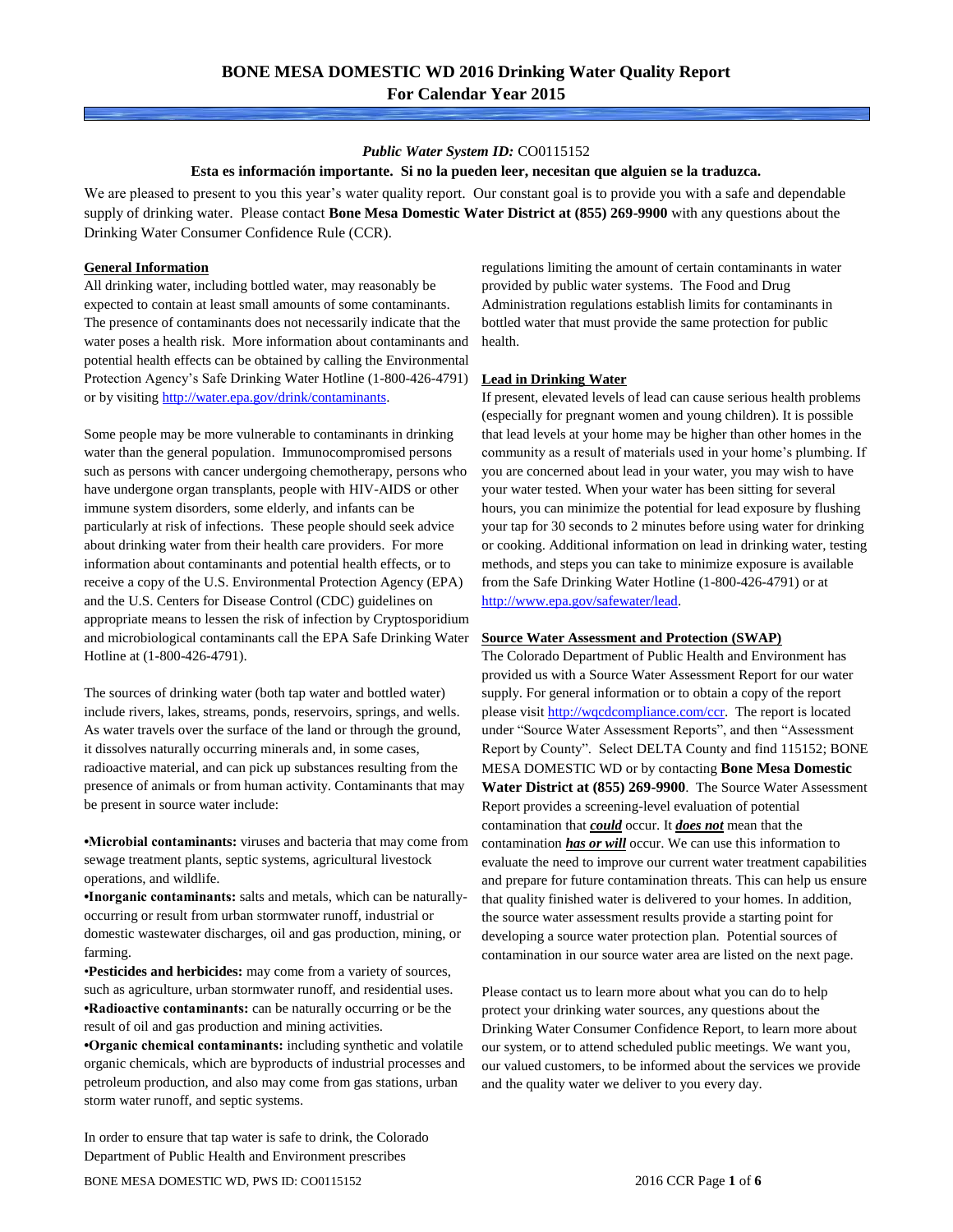# **Our Water Sources**

| <b>Source</b>         | <b>Source Type</b> | <b>Water Type</b>                | <b>Potential Source(s) of Contamination</b>                                                                                       |
|-----------------------|--------------------|----------------------------------|-----------------------------------------------------------------------------------------------------------------------------------|
| <b>MAYS SPRING</b>    | Spring             | Groundwater UDI Surface<br>Water | Evergreen, Deciduous and Mixed Forest.<br>Naturally Occurring Storm Events, Natural<br>Deposits Eroding, Wildfires, and Wildlife. |
| <b>GILWICK SPRING</b> | Spring             | Groundwater UDI Surface<br>Water | Evergreen, Deciduous and Mixed Forest.<br>Naturally Occurring Storm Events, Natural<br>Deposits Eroding, Wildfires, and Wildlife. |

## **Terms and Abbreviations**

- **Maximum Contaminant Level (MCL)** − The highest level of a contaminant allowed in drinking water.
- **Treatment Technique (TT)** − A required process intended to reduce the level of a contaminant in drinking water.
- **Action Level (AL)** − The concentration of a contaminant which, if exceeded, triggers treatment and other regulatory requirements.
- **Maximum Residual Disinfectant Level (MRDL)** − The highest level of a disinfectant allowed in drinking water. There is convincing evidence that addition of a disinfectant is necessary for control of microbial contaminants.
- **Maximum Contaminant Level Goal (MCLG)** − The level of a contaminant in drinking water below which there is no known or expected risk to health. MCLGs allow for a margin of safety.
- **Maximum Residual Disinfectant Level Goal (MRDLG)** − The level of a drinking water disinfectant, below which there is no known or expected risk to health. MRDLGs do not reflect the benefits of the use of disinfectants to control microbial contaminants.
- **Violation (No Abbreviation)** − Failure to meet a Colorado Primary Drinking Water Regulation.
- **Formal Enforcement Action (No Abbreviation)** − Escalated action taken by the State (due to the risk to public health, or number or severity of violations) to bring a non-compliant water system back into compliance.
- **Variance and Exemptions (V/E)** − Department permission not to meet a MCL or treatment technique under certain conditions.
- **Gross Alpha (No Abbreviation)** − Gross alpha particle activity compliance value. It includes radium-226, but excludes radon 222, and uranium.
- **Picocuries per liter (pCi/L)** − Measure of the radioactivity in water.
- **Nephelometric Turbidity Unit (NTU)** − Measure of the clarity or cloudiness of water. Turbidity in excess of 5 NTU is just noticeable to the typical person.
- **Compliance Value (No Abbreviation)** Single or calculated value used to determine if regulatory contaminant level (e.g. MCL) is met. Examples of calculated values are the 90<sup>th</sup> Percentile, Running Annual Average (RAA) and Locational Running Annual Average (LRAA).
- **Average (x-bar)** − Typical value.
- **Range (R)**  $-$  Lowest value to the highest value.
- **Sample Size (n)** − Number or count of values (i.e. number of water samples collected).
- **Parts per million = Milligrams per liter (ppm = mg/L)** − One part per million corresponds to one minute in two years or a single penny in \$10,000.
- **Parts per billion = Micrograms per liter (ppb = ug/L)** − One part per billion corresponds to one minute in 2,000 years, or a single penny in \$10,000,000.
- **Not Applicable (N/A)** Does not apply or not available.

### **Detected Contaminants**

BONE MESA DOMESTIC WD routinely monitors for contaminants in your drinking water according to Federal and State laws. The following table(s) show all detections found in the period of January 1 to December 31, 2015 unless otherwise noted. The State of Colorado requires us to monitor for certain contaminants less than once per year because the concentrations of these contaminants are not expected to vary significantly from year to year, or the system is not considered vulnerable to this type of contamination. Therefore, some of our data, though representative, may be more than one year old. Violations and Formal Enforcement Actions, if any, are reported in the next section of this report.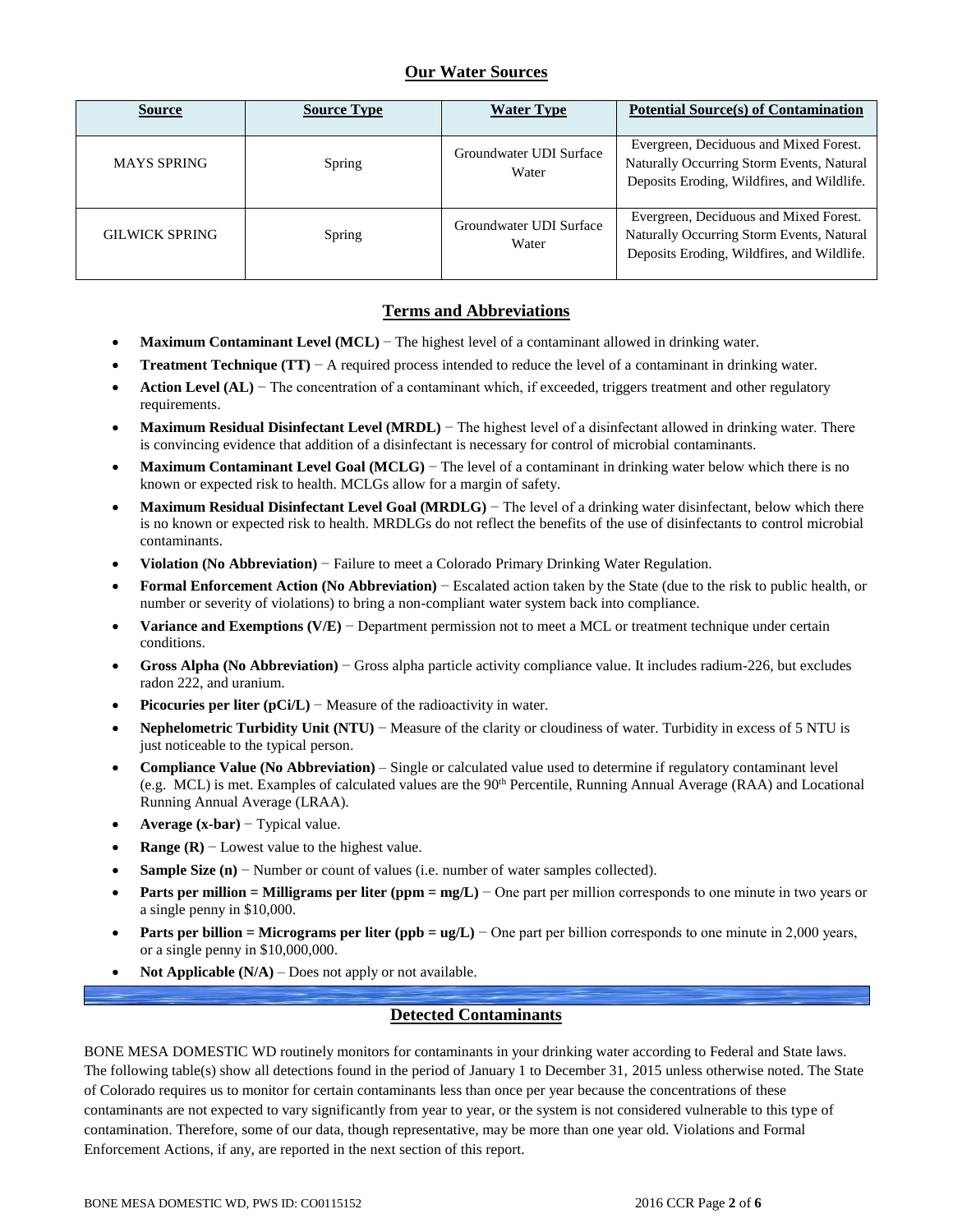**Note:** Only detected contaminants sampled within the last 5 years appear in this report. If no tables appear in this section then no contaminants were detected in the last round of monitoring.

|                            | Lead and Copper Sampled in the Distribution System |                                       |                              |                                  |                                      |                                              |                                                                  |                                                                               |  |  |
|----------------------------|----------------------------------------------------|---------------------------------------|------------------------------|----------------------------------|--------------------------------------|----------------------------------------------|------------------------------------------------------------------|-------------------------------------------------------------------------------|--|--|
| Contaminant<br><b>Name</b> | <b>Time</b><br>Period                              | 90 <sup>th</sup><br><b>Percentile</b> | <b>Sample</b><br><b>Size</b> | <b>Unit of</b><br><b>Measure</b> | 90 <sup>th</sup><br>Percentile<br>AL | <b>Sample</b><br><b>Sites</b><br>Above<br>AL | 90 <sup>th</sup><br><b>Percentile</b><br>AL<br><b>Exceedance</b> | <b>Typical Sources</b>                                                        |  |  |
| Copper                     | 07/22/2015<br>to<br>08/22/2015                     | 0.39                                  | 10                           | ppm                              | 1.3                                  | $\overline{0}$                               | N <sub>o</sub>                                                   | Corrosion of<br>household plumbing<br>systems; Erosion of<br>natural deposits |  |  |
| Lead                       | 07/22/2015<br>to<br>08/22/2015                     | 9.1                                   | 10                           | ppb                              | 15                                   |                                              | N <sub>o</sub>                                                   | Corrosion of<br>household plumbing<br>systems; Erosion of<br>natural deposits |  |  |

|                                        | Disinfection Byproducts Sampled in the Distribution System |         |                       |                              |                           |            |             |                                              |                                |                                                          |  |
|----------------------------------------|------------------------------------------------------------|---------|-----------------------|------------------------------|---------------------------|------------|-------------|----------------------------------------------|--------------------------------|----------------------------------------------------------|--|
| <b>Name</b>                            | Year                                                       | Average | Range<br>$Low - High$ | <b>Sample</b><br><b>Size</b> | Unit of<br><b>Measure</b> | <b>MCL</b> | <b>MCLG</b> | <b>Highest</b><br>Compliance<br><b>Value</b> | <b>MCL</b><br><b>Violation</b> | <b>Typical</b><br><b>Sources</b>                         |  |
| Total<br>Haloacetic<br>Acids<br>(HAA5) | 2015                                                       | 7.1     | 7.1 to 7.1            |                              | ppb                       | 60         | N/A         |                                              | N <sub>0</sub>                 | <b>Byproduct</b><br>of drinking<br>water<br>disinfection |  |
| Total<br>Trihalome<br>thanes<br>(TTHM) | 2015                                                       | 11.75   | 11.2 to 12.3          | 2                            | ppb                       | 80         | N/A         |                                              | N <sub>0</sub>                 | <b>Byproduct</b><br>of drinking<br>water<br>disinfection |  |

### **Summary of Turbidity Sampled at the Entry Point to the Distribution System**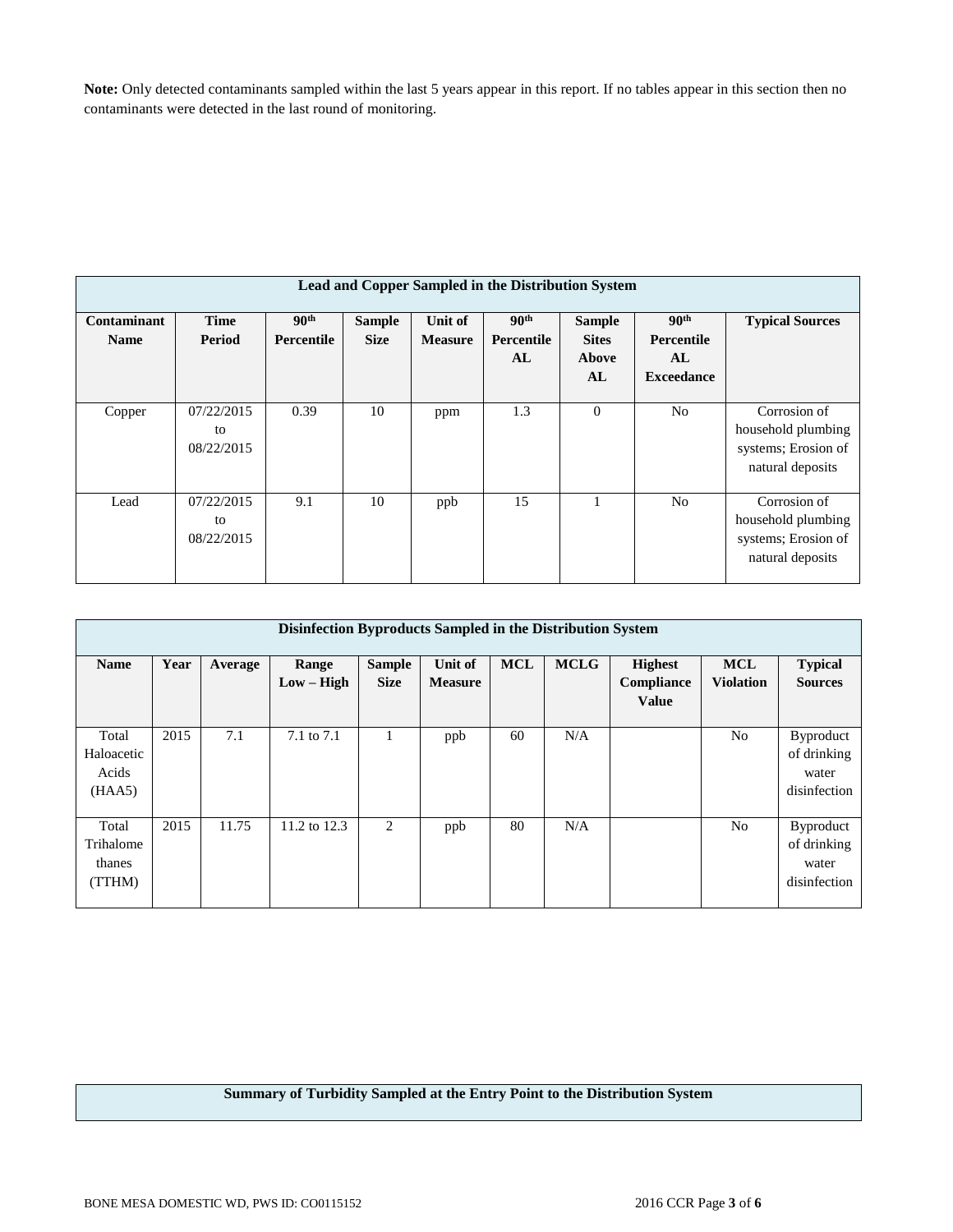| Contaminant | <b>Sample</b> | <b>Level Found</b>             | <b>TT Requirement</b>           | <b>TT</b>        | <b>Typical</b> |
|-------------|---------------|--------------------------------|---------------------------------|------------------|----------------|
| <b>Name</b> | Date          |                                |                                 | <b>Violation</b> | <b>Sources</b> |
|             |               |                                |                                 |                  |                |
| Turbidity   | Date/Month:   | Highest single measurement:    | Maximum 5 NTU for any single    | No               | Soil Runoff    |
|             | Oct           | 2.067 NTU                      | measurement                     |                  |                |
|             |               |                                |                                 |                  |                |
|             |               |                                |                                 |                  |                |
| Turbidity   | Month:        | Lowest monthly percentage of   | In any month, at least 95% of   | N <sub>o</sub>   | Soil Runoff    |
|             | Dec           | samples meeting TT requirement | samples must be less than 1 NTU |                  |                |
|             |               | for our technology: 100 %      |                                 |                  |                |
|             |               |                                |                                 |                  |                |

| Radionuclides Sampled at the Entry Point to the Distribution System |      |         |              |               |                |            |             |                  |                        |
|---------------------------------------------------------------------|------|---------|--------------|---------------|----------------|------------|-------------|------------------|------------------------|
| Contaminant                                                         | Year | Average | Range        | <b>Sample</b> | Unit of        | <b>MCL</b> | <b>MCLG</b> | <b>MCL</b>       | <b>Typical Sources</b> |
| <b>Name</b>                                                         |      |         | $Low - High$ | <b>Size</b>   | <b>Measure</b> |            |             | <b>Violation</b> |                        |
|                                                                     |      |         |              |               |                |            |             |                  |                        |
| Gross Alpha                                                         | 2011 | 0.45    | 0 to 1.2     | 4             | pCi/L          | 15         | $\Omega$    | N <sub>o</sub>   | Erosion of             |
|                                                                     |      |         |              |               |                |            |             |                  | natural deposits       |
|                                                                     |      |         |              |               |                |            |             |                  |                        |
| Combined                                                            | 2011 | 0.18    | $0$ to $0.5$ | 4             | pCi/L          | 5          | 0           | N <sub>o</sub>   | Erosion of             |
| Radium                                                              |      |         |              |               |                |            |             |                  | natural deposits       |
|                                                                     |      |         |              |               |                |            |             |                  |                        |

| <b>Inorganic Contaminants Sampled at the Entry Point to the Distribution System</b> |      |              |                        |                              |                           |            |             |                                |                                                                                                            |
|-------------------------------------------------------------------------------------|------|--------------|------------------------|------------------------------|---------------------------|------------|-------------|--------------------------------|------------------------------------------------------------------------------------------------------------|
| Contaminant<br><b>Name</b>                                                          | Year | Average      | Range<br>$Low - High$  | <b>Sample</b><br><b>Size</b> | Unit of<br><b>Measure</b> | <b>MCL</b> | <b>MCLG</b> | <b>MCL</b><br><b>Violation</b> | <b>Typical Sources</b>                                                                                     |
| Barium                                                                              | 2015 | $\mathbf{0}$ | $0$ to $0.01$          | 2                            | ppm                       | 2          | 2           | N <sub>o</sub>                 | Discharge of<br>drilling wastes;<br>discharge from<br>metal refineries;<br>erosion of natural<br>deposits  |
| Nitrate                                                                             | 2015 | 0.65         | $0.6 \text{ to } 0.69$ | 2                            | ppm                       | 10         | 10          | N <sub>o</sub>                 | Runoff from<br>fertilizer use;<br>leaching from<br>septic tanks,<br>sewage; erosion of<br>natural deposits |

| Volatile Organic Contaminants Sampled at the Entry Point to the Distribution System |      |         |              |               |                |            |             |                  |                                                                                   |
|-------------------------------------------------------------------------------------|------|---------|--------------|---------------|----------------|------------|-------------|------------------|-----------------------------------------------------------------------------------|
| Contaminant                                                                         | Year | Average | Range        | <b>Sample</b> | Unit of        | <b>MCL</b> | <b>MCLG</b> | <b>MCL</b>       | <b>Typical Sources</b>                                                            |
| <b>Name</b>                                                                         |      |         | $Low - High$ | <b>Size</b>   | <b>Measure</b> |            |             | <b>Violation</b> |                                                                                   |
|                                                                                     |      |         |              |               |                |            |             |                  |                                                                                   |
| Xylenes                                                                             | 2015 | 0.25    | $0$ to $0.5$ | 2             | ppb            | 10,000     | 10,000      | No               | Discharge from<br>petroleum<br>factories:<br>discharge from<br>chemical factories |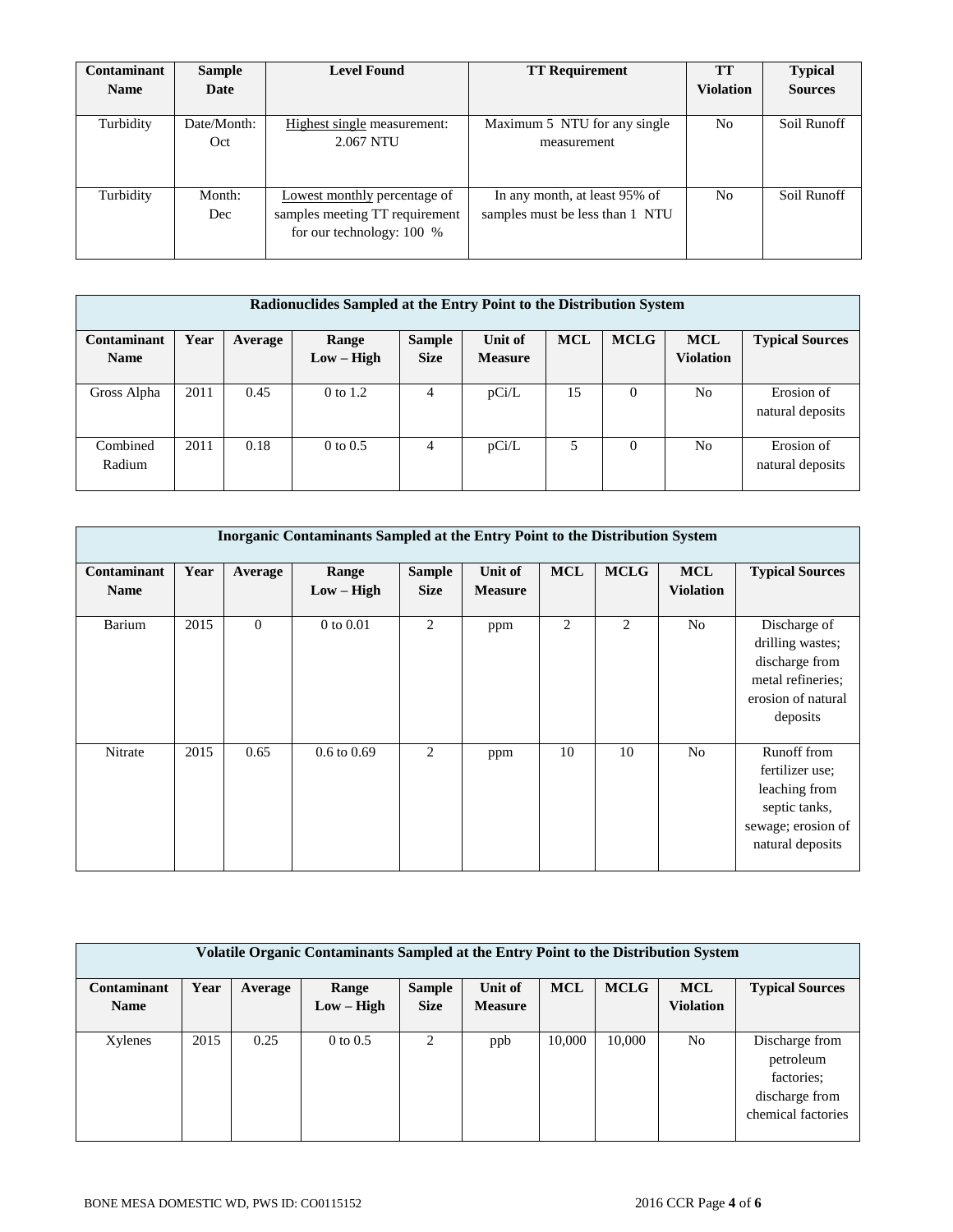| <b>Secondary Contaminants**</b><br>**Secondary standards are non-enforceable guidelines for contaminants that may cause cosmetic effects (such as skin, or tooth<br>discoloration) or aesthetic effects (such as taste, odor, or color) in drinking water. |      |       |            |                |     |     |  |  |
|------------------------------------------------------------------------------------------------------------------------------------------------------------------------------------------------------------------------------------------------------------|------|-------|------------|----------------|-----|-----|--|--|
| Contaminant<br>Year<br>Unit of<br><b>Secondary Standard</b><br>Range<br><b>Sample</b><br>Average<br>$Low - High$<br><b>Size</b><br><b>Name</b><br><b>Measure</b>                                                                                           |      |       |            |                |     |     |  |  |
| <b>Total Dissolved</b><br>Solids                                                                                                                                                                                                                           | 2011 | 77.25 | 54 to 96   | $\overline{4}$ | ppm | 500 |  |  |
| <b>DICHLOROACET</b><br><b>IC ACID</b>                                                                                                                                                                                                                      | 2015 | 3.8   | 3.8 to 3.8 |                | N/A |     |  |  |
| <b>TRICHLOROACE</b><br><b>TIC ACID</b>                                                                                                                                                                                                                     | 2015 | 3.3   | 3.3 to 3.3 |                | N/A |     |  |  |

### **Unregulated Contaminants\*\*\***

EPA has implemented the Unregulated Contaminant Monitoring Rule (UCMR) to collect data for contaminants that are suspected to be present in drinking water and do not have health-based standards set under the Safe Drinking Water Act. EPA uses the results of UCMR monitoring to learn about the occurrence of unregulated contaminants in drinking water and to decide whether or not these contaminants will be regulated in the future. We performed monitoring and reported the analytical results of the monitoring to EPA in accordance with its Third Unregulated Contaminant Monitoring Rule (UCMR3). Once EPA reviews the submitted results, the results are made available in the EPA's National Contaminant Occurrence Database (NCOD) [\(http://www.epa.gov/dwucmr/national-contaminant-occurrence](http://www.epa.gov/dwucmr/national-contaminant-occurrence-database-ncod)[database-ncod\)](http://www.epa.gov/dwucmr/national-contaminant-occurrence-database-ncod) Consumers can review UCMR results by accessing the NCOD. Contaminants that were detected during our UCMR3 sampling and the corresponding analytical results are provided below.

| <b>Contaminant Name</b>                                                                                                                                                                                                                     | Year | Average | Range        | <b>Sample Size</b> | <b>Unit of Measure</b> |  |  |
|---------------------------------------------------------------------------------------------------------------------------------------------------------------------------------------------------------------------------------------------|------|---------|--------------|--------------------|------------------------|--|--|
|                                                                                                                                                                                                                                             |      |         | $Low - High$ |                    |                        |  |  |
|                                                                                                                                                                                                                                             |      |         |              |                    |                        |  |  |
|                                                                                                                                                                                                                                             |      |         |              |                    |                        |  |  |
|                                                                                                                                                                                                                                             |      |         |              |                    |                        |  |  |
|                                                                                                                                                                                                                                             |      |         |              |                    |                        |  |  |
|                                                                                                                                                                                                                                             |      |         |              |                    |                        |  |  |
|                                                                                                                                                                                                                                             |      |         |              |                    |                        |  |  |
|                                                                                                                                                                                                                                             |      |         |              |                    |                        |  |  |
|                                                                                                                                                                                                                                             |      |         |              |                    |                        |  |  |
|                                                                                                                                                                                                                                             |      |         |              |                    |                        |  |  |
|                                                                                                                                                                                                                                             |      |         |              |                    |                        |  |  |
|                                                                                                                                                                                                                                             |      |         |              |                    |                        |  |  |
|                                                                                                                                                                                                                                             |      |         |              |                    |                        |  |  |
|                                                                                                                                                                                                                                             |      |         |              |                    |                        |  |  |
|                                                                                                                                                                                                                                             |      |         |              |                    |                        |  |  |
|                                                                                                                                                                                                                                             |      |         |              |                    |                        |  |  |
|                                                                                                                                                                                                                                             |      |         |              |                    |                        |  |  |
|                                                                                                                                                                                                                                             |      |         |              |                    |                        |  |  |
| ***More information about the contaminants that were included in UCMR3 monitoring can be found at: http://www.drinktap.org/water-                                                                                                           |      |         |              |                    |                        |  |  |
|                                                                                                                                                                                                                                             |      |         |              |                    |                        |  |  |
| info/whats-in-my-water/unregulated-contaminant-monitoring-rule.aspx. Learn more about the EPA UCMR at:<br>http://www.epa.gov/dwucmr/learn-about-unregulated-contaminant-monitoring-rule or contact the Safe Drinking Water Hotline at (800) |      |         |              |                    |                        |  |  |
| 426-4791 or http://water.epa.gov/drink/contact.cfm.                                                                                                                                                                                         |      |         |              |                    |                        |  |  |